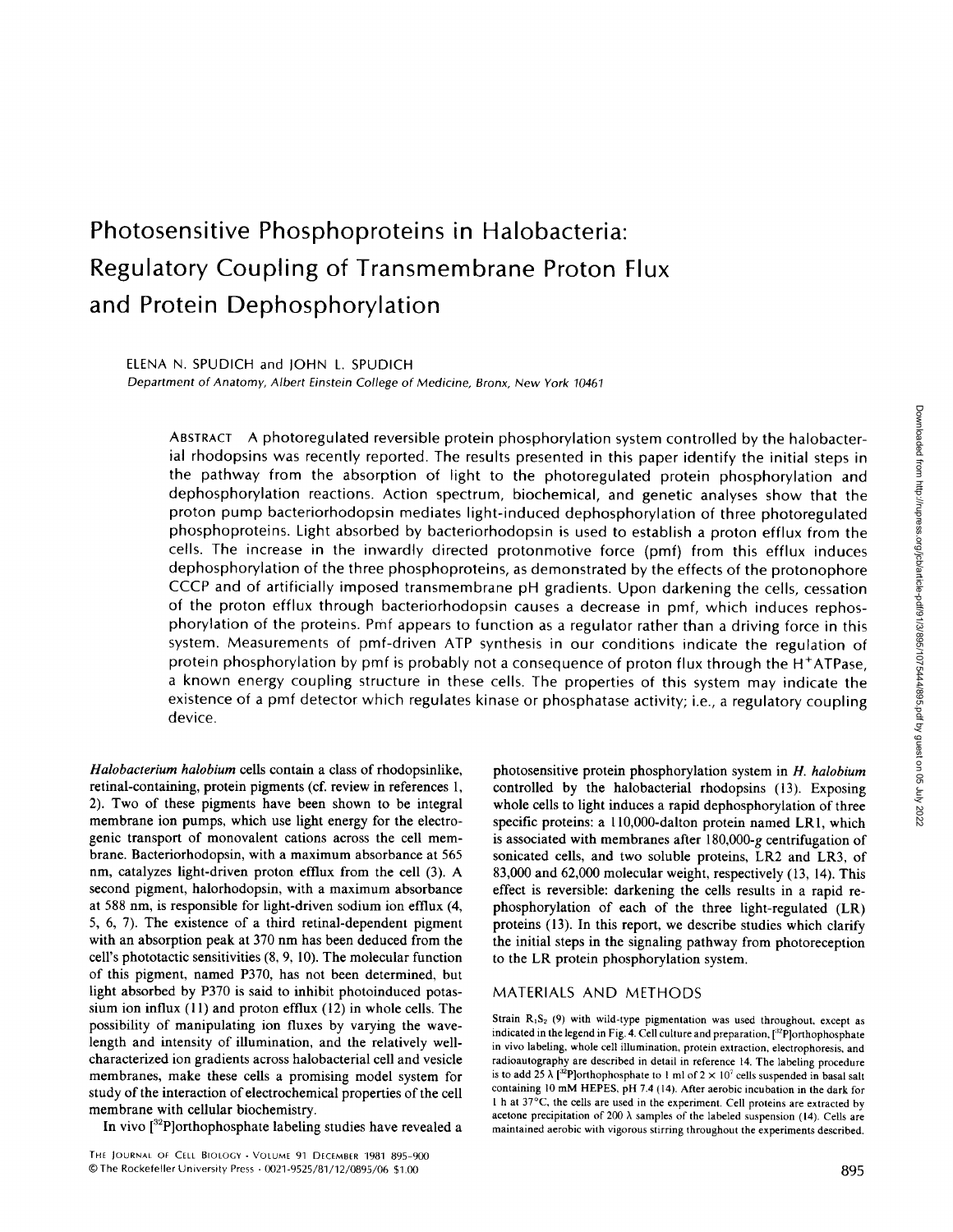For comparisons between radioautograms of different background densities, densitometer measurements of LR protein bands were normalized to the density of the labeled band at ~40,000 apparent molecular weight (the uppermost member of the doublet, as seen in Fig. 1) . The labeling of this band appears to vary in proportion to background.

Determination of ATP was by the luciferin-luciferase assay with conditions as described in reference 15, except morpholinopropane sulfonic acid (MOPS) buffer was used and bioluminescence was measured with an appropriately encased RCAIP21 photomultiplier tube.

Carbonyl cyanide m-chlorophenyl hydrazone (CCCP) was from SigmaChemical Co. (St. Louis, Mo.).

#### RESULTS

## Assay and Characterization of the LR Proteins

In Fig. <sup>1</sup> are shown the results of in vivo labeling darkadapted cells with [32P]orthophosphate and the effects of illumination and redarkening. No differences are seen between the Coomassie Blue-staining patterns (Fig. 1) of acetone-precipitable proteins from dark-adapted cells (D1), cells illuminated for 5 min (L), and cells that were then darkened for 10 min (D2). The phosphate labeling patterns (Fig. 1) of cells in these three conditions, however, reveal a light-induced loss of phosphate from three specific polypeptides, and a rephosphorylation after redarkening. In addition to the proteins LRI and



LR2 reported previously, Fig. 1 shows a third light-regulated protein (labeled LR3) of  $\sim$ 62,000 apparent molecular weight. The presence of several light-insensitive phosphoproteins near LR3 obscures the dephosphorylation of LR3 in some autoradiograms. Initial chemical characterization of the LRI and LR2 protein phosphate bonds suggested phosphoserine or phosphothreonine linkages (13), typical products of protein kinase activity.

In all of the measurements described here, the extent of phosphorylation of LR2 and LR3 varies qualitatively in the same way as that of LR1. Since LR1 is the most heavily labeled, it was routinely used for quantitation of extents of LR protein phosphorylation.

## Bacteriorhodopsin Is the Photoreceptor Mediating LR Protein Photosensitivity

Inhibitor studies indicated that the photosensitivity of the LR phosphoproteins is retinal-dependent (13). We have investigated the photosensitivity further to determine which retinal pigment regulates the LR phosphoproteins. Several measurements provide compelling evidence that specifically bacteriorhodopsin is the photoreceptor: (a) Bacteriorhodopsin content in well-aerated logarithmic phase cells is minimal As cell density increases in late logarithmic phase, bacteriorhodopsin synthesis is triggered, presumably by the decrease in oxygen tension, and the cellular content of the pigment rapidly increases (16) . As shown in Fig. 2, the photosensitivity of LR1 dephosphorylation develops concomitantly with bacteriorhodopsin during culture growth. (b) The three known retinal pigments in halobacteria differ in their absorption spectra. Bacteriorhodopsin and halorhodopsin both absorb relatively long wavelength light, with absorption maxima at <sup>565</sup> nm and 588 nm, respectively. P370, the repellent phototaxis receptor, absorbs maximally in the UV and at <sup>370</sup> nm. The action spectrum of dephosphorylation of LR1 shown in Fig. 3 is consistent with either bacteriorhodopsin or halorhodopsin, but not with P370. (c) Phosphorylated LRI proteins, in a mutant which lacks bacteriorhodopsin, but contains halorhodopsin, are insensitive to light, even after relatively long exposures (Fig. 4), indicating halorhodopsin is not a photoreceptor for



FIGURE 1 Demonstration of three light-regulated proteins. H. hal*obium* strain  $R_1S_2$  was used in the procedure described. The leftmost three lanes show the Coomassie Blue-stained cell extracts for cells dark-adapted ( $D1$ ), illuminated for 5' ( $L$ ), then darkened for 10' (D2). The rightmost three lanes show the autoradiogram of the same three gel lanes. Molecular weight standards  $(MW)$  are from the top: myosin (200,000),  $\beta$ -galactosidase (116,000), phosphorylase <sup>a</sup> (94,000), bovine serum albumin (68,000), ovalbumin (43,000), and bacterioopsin (26,000). LR1, LR2, and LR3 designate the three light regulated phosphoproteins .

FIGURE 2 LR1 phosphorylation photosensitivity vs. cellular bacteriorhodopsin content (A) during culture growth. Cell cultures were grown as described (14) to the indicated cell densities. Percent dephosphorylation of LR1 in vivo (O) was assessed by densitometry of radioautographic exposures of <sup>32</sup>P-labeled LR1 isolated on SDS polyacrylamide gels (14). Illumination of each cell suspension was for 5 min at  $5 \times 10^5$  ergs/cm<sup>2</sup> with orange light (Corning 3-69 longpass filter). Bacteriorhodopsin content was determined by the light/ dark adaptation method described in reference 30.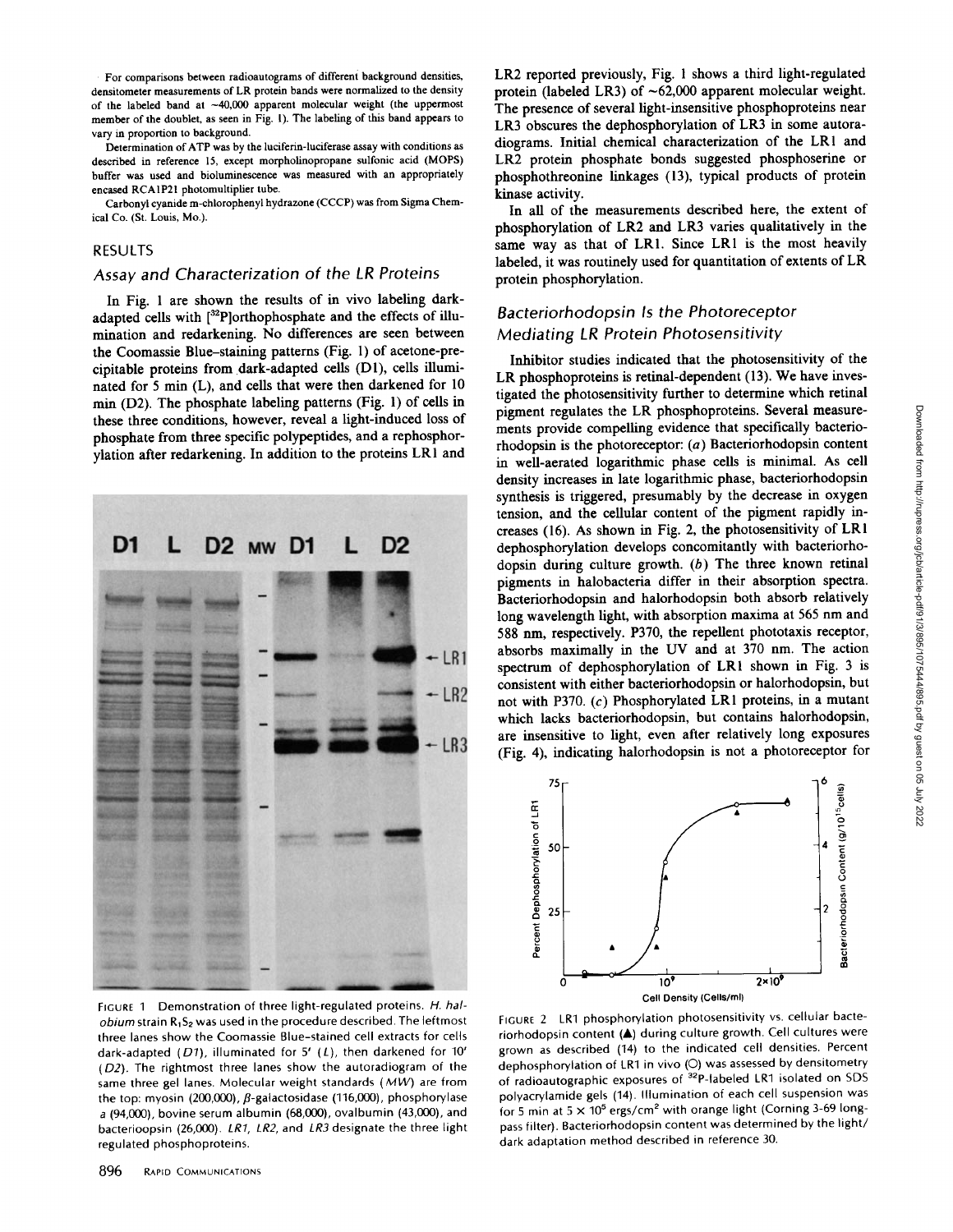

FIGURE 3 Action spectrum of LR1 dephosphorylation. Percent dephosphorylation of the LR1 protein was determined as in Fig. 2 Illumination of cell suspensions was at  $2.3 \times 10^5$  ergs/cm<sup>2</sup> s for 5 min defined by 40-nm bandpass filters with peak transmission at the wavelength indicated on the abscissa . The proton efflux action spectrum is redrawn from reference 30 . The length of the error bars is two standard errors of the mean of two independent measurements.

LR protein dephosphorylation under these conditions . It should be noted that under our conditions halorhodopsin does not establish a significant light-induced increase in membrane potential in the bacteriorhodopsin-deficient mutant used here (S . Helgerson, personal communication).

We conclude bacteriorhodopsin mediates the photosensitivity of the LR protein phosphorylation system.

## Protonmotive Force Regulates LR Protein Phosphorylation

Bacteriorhodopsin is a light-driven proton pump which translocates protons from the interior of the cell to the extracellular environment (3). If this proton flux driven by bacteriorhodopsin mediates the photoregulation of the protein phosphorylation system, one might expect the proton ionophore CCCP to prevent light-induced dephosphorylation by uncoupling this proton flux from the protein phosphorylation system . In fact, CCCP added to cells before illumination prevents the dephosphorylation of LR1 by light (Fig. 5). Furthermore, CCCP added after illumination reverses the effect of light by inducing rephosphorylation of LR1 (Fig. 5). We conclude the protein ejection by bacteriorhodopsin, through an unknown coupling pathway, induces the LR protein dephosphorylation .

A priori one expects two immediate consequences of proton ejection by bacteriorhodopsin: (a) an increase in internal pH (pH<sub>int</sub>) (which may or may not be significant, depending on the cytoplasmic buffering capacity); and ejection by bacteriorhodopsin: (*a*) an increase in internal pH ( $pH_{int}$ ) (which may or may not be significant, depending on the cytoplasmic buffering capacity); and  $(b)$  an increase in membrane potential  $(\Delta \psi)$ , since proton ejection by bacteriorhodopsin results in a net transfer of charge across the membrane. It is known that in H. halobium, the steady-state values of both  $pH_{int}$  and  $\Delta\psi$  show a pronounced dependence on external pH (pH<sub>ext</sub>) (17, 18). For example,  $\Delta\psi$  is maximal (~130 mV) above  $pH_{ext} = 7.5$ , and has less than half this value at  $pH_{ext} = 6.0$ . Internal pH is highly dependent on  $pH_{ext}$  as well;  $pH_{int}$  is constant at 7.4 when  $pH_{ext}$  is between 5.5 and 7.4; but once above pH<sub>ext</sub> = 7.4, then pH<sub>int</sub> = pH<sub>ext</sub>. If  $\Delta \psi$  or pH<sub>int</sub> (or  $\Delta$ pH) regulate the phosphorylation system, then we should see a pronounced dependence of the extent of LR phosphorylation on  $pH_{ext}$ . As shown in Fig. 6, LR1 is phosphorylated to similar extents over a broad range of pH<sub>ext</sub>. Furthermore, light-induced LR1 dephosphorylation occurs at all  $pH_{ext}$  tested. Since the influence of light on  $\Delta\psi$  and pH<sub>int</sub> (or  $\Delta$ pH) has been shown to be much smaller than the influence of  $pH_{ext}$  on these parameters (17, 18) the data of Fig. <sup>6</sup> excludes regulation of LR protein phosphorylation by any one of these parameters. The

A further test of pmf regulation of LR protein phosphorylation is provided by <sup>a</sup> pH jump experiment as first applied by Jagendorf and Uribe (20). Applied to halobacteria, the rationale of this experiment is that a sudden acidification of the cell suspension will cause an increase in pmf. This increase is transient, because diffusion of protons into the cell will decrease  $\Delta\psi$  until the original value of pmf is restored. We subjected labeled cells in the dark to an abrupt acidification from  $pH_{ext}$  $= 7.5$  to pH<sub>ext</sub>  $= 5.5$ . We observe dephosphorylation of the three LR proteins as shown in Fig. 7, and the dephosphorylation is indeed transient, correlating with the expected behavior of pmf. From these results we conclude that pmf regulates LR protein phosphorylation and a change in pmf is the membrane signal mediating photosensitivity of the LR phosphoproteins.

## Relationship of LR Protein Regulation to ATP Synthesis

In previous in vivo studies illumination of bacteriorhodopsin resulted in significant increases in cellular ATP content (reviewed in reference 1) . It is generally accepted that, as expected from chemiosmotic theory, these increases in ATP result from proton influx through a proton-translocating ATPase driven in reverse. Therefore, the ATP increases would be expected to correlate with pmf, the force driving protons into the cell . One possibility is that this ATP increase is the signal for decreasing the extent of phosphorylation of the LR proteins. Note that a simple substrate role of ATP in <sup>a</sup> protein kinase reaction cannot account for the LR protein phosphorylation changes because of the direction of the effect: conditions which increase ATP decrease LR protein phosphorylation.

Previous in vivo studies of the effect of illumination on ATP content in  $H$ . halobium have used cells in anaerobic conditions and partially depleted of internal energy reserves to maximize the effect of light (1). In our protein phosphorylation measurements reported here, the cells, freshly harvested from a growthsupporting medium, have not been depleted of their internal energy reserves. Furthermore, we routinely measure light-induced LR protein dephosphorylation under conditions of continuous vigorous aeration of the cells. As one would expect, we do not see the large changes in ATP content reported in the anaerobic studies. For a sudden shift from dark to light which completely dephosphorylates LR1 we typically measure increases in ATP content between 15% and 25% at <sup>5</sup>' after the onset of illumination . Is this ATP increase the signal for LR protein dephosphorylation? Two observations argue strongly against such a signaling role for ATP:  $(a)$  ATP content varies by much more than 25% in the dark in differing conditions and yet no corresponding variation in extent of LR protein phosphorylation is observed. For example, the amount of time the cells incubate at their maximum culture density has a great effect on cellular ATP content, as shown in Fig.  $8a$ . The increase in ATP from illumination shown in Fig.  $8a$  is small compared to the differences between cultures, yet illumination dephosphorylates the LR proteins to similar extents in the three cultures as shown in Figure  $8b$ . (b) The second obser-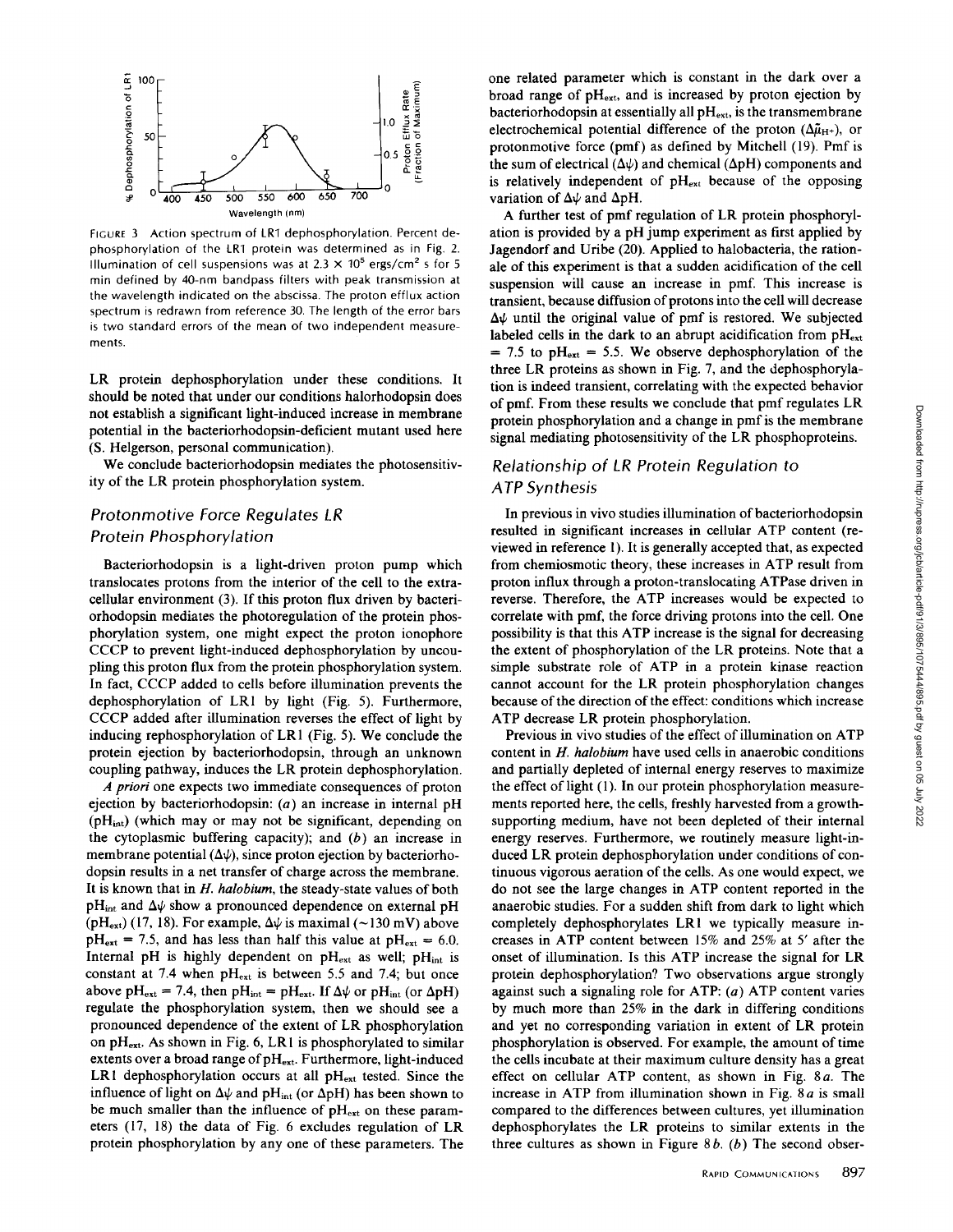

FIGURE 4 Comparison of the bacteriorhodopsin-deficient strain ET15S and the bacteriorhodopsin-containing strain ET1001S The strains are individual isolates from pigment mutants selected and characterized by H. J. Weber (University of California, San Francisco) . ET1001S contains bacteriorhodopsin, but lacks carotenoids ET15S lacks both carotenoids and bacteriorhodopsin, but contains the other retinal pigments. Preparation of cells, illumination, and radioautography were as described (14). The Coomassie Blue-staining pattern of the two strains are shown to the right of the molecular weight standards (MW STD) in this composite. Incorporation of  $32p$  in whole cell proteins is shown to the left of the MWSTD lane for both strains. MWSD as in Fig. 1.



FIGURE 5 Effect of CCCP on photoinduced LR1 dephosphorylation. Aliquots from cell suspensions were taken at various times before and after illumination was begun at  $t = 0$ . The extent of phosphorylation of the LR1 protein was determined as in Fig. 2. To a first 1ml cell suspension ( $\Delta$ ), 2  $\mu$ I 10 mM CCCP in ethanol were added immediately before illumination. To a second 1-ml cell suspension  $(0)$ , 2  $\mu$ l 10 mM CCCP in ethanol were added immediately after the 10 min illumination sample was taken . Addition of ethanol alone does not affect LR1 phosphorylation.

vation arguing against ATP signaling is that even the relatively small light-induced increases in ATP shown in Fig. 8 a can be virtually eliminated by the manner in which the light is delivered to the cells, yet dephosphorylation of LR proteins still



FIGURE 6 Photosensitivity of phosphorylation at various external pH. LR1 phosphorylation was assessed as in Fig. 2 for dark-adapted cells  $($ ) and cells illuminated  $($ O $)$  as in Fig. 2. After the in vivo labeling procedure (14), the pH of the cell suspension was adjusted to the pH noted on the abscissa Cells were incubated for <sup>1</sup> h at the indicated pH before sampling.

occurs. The measurements in Fig. 9 show that the initially increased ATP level resulting from <sup>a</sup> sudden shift from dark to light is not maintained: after 10 min in the light the ATP level had fallen to a value only  $\sim$ 7% higher than the initial dark value. In the experiment of Fig. 9, dephosphorylation of LR <sup>1</sup> was complete (97% dephosphorylated) <sup>1</sup> min after the onset of illumination and LR1 remained dephosphorylated during the subsequent slow decline of ATP level in the light (98% dephosphorylated at 10 min). This overshoot in ATP content resulting from an abrupt step increase in light intensity (Fig. 9)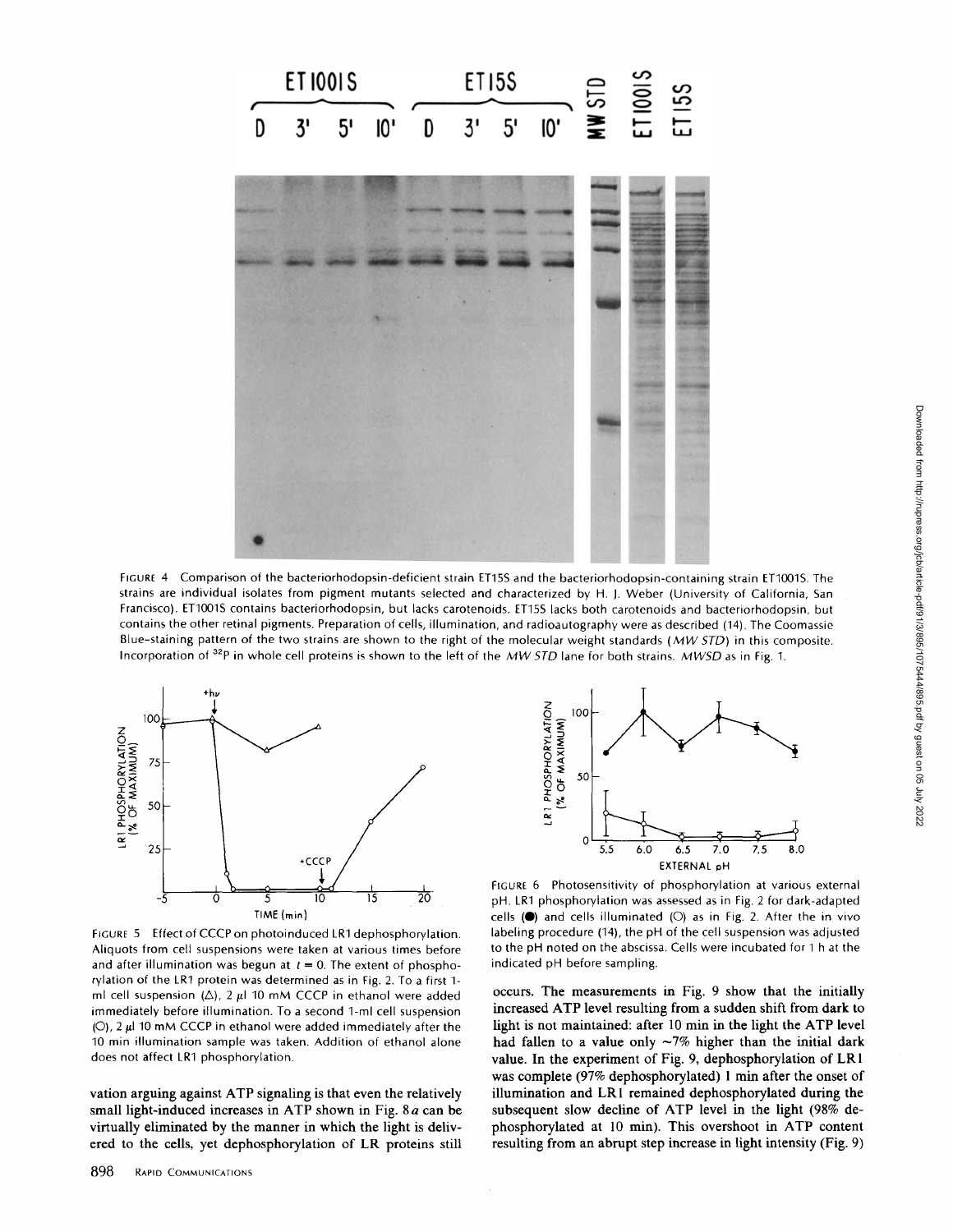

FIGURE 7 Transient dephosphorylation by a pH jump. Darkadapted cells at pH <sup>7</sup> .5 were exposed to <sup>a</sup> sudden acidification of their suspension buffer to pH 5.5 by addition of 0.1 N HCI in basal salt (2.5  $\mu$ l to 1 ml suspension), vigorously stirred as previously described (14) . Samples were taken as described (14) at the indicated number of minutes after HCI addition . Molecular weight standards (-) as in Fig. 1, except myosin is not indicated. The positions of LR1 and  $LR2$  are indicated by arrows;  $LR3$  is not indicated but its transient dephosphorylation is also evident in the figure.

is not required for the dephosphorylation of LR proteins. As also shown in Fig. 9, if the light intensity increase is delivered gradually over time, the ATP content climbs to the new steadystate level in the light without overshooting the final steadystate level. At 10 min, at the end of the light ramp, LR1 was essentially completely dephosphorylated (96% dephosphorylated).

From these measurements it seems very unlikely that cellular ATP regulates the LR protein phosphorylation system. If cellular ATP functions as <sup>a</sup> signal for LR protein dephosphorylation, the phosphorylation system would need to sense ATP with a considerable resolution; i.e., the ATP signal would require amplification.

#### **DISCUSSION**

The results presented above identify the initial steps in the pathway from the absorption of light to the photoregulated protein phosphorylation and dephosphorylation reactions in H. halobium. Light absorbed by bacteriorhodopsin is used to establish a proton efflux from the cells. The increase in the



FIGURE 8 ATP content and protein phosphorylation in cultures of differing ages. Cells inoculated and grown as described in reference 14 were used at the indicated number of days after which maximum cell density was reached (the maximum density of  $2.8 \times 10^9$  cells/ ml occurs 3 d after inoculation). (a) ATP content and (b) the LR protein labeling pattern were assessed as described in Materials and Methods for dark-adapted cells  $(D)$  and cells illuminated as in Fig. 4 for 5 min ( $L$ ). The length of the error bars in a is 2 standard errors of the mean. Cellular protein content was the same in the three cultures (7.0 mg protein/10<sup>10</sup> cells).



FIGURE <sup>9</sup> Photophosphorylation overshoots the steady state level after a sudden increase in light intensity . Cellular ATP content was measured in a cell suspension exposed to <sup>a</sup> sudden increase in intensity (dotted lines and open circle points) or to a light ramp of gradually increasing intensity (solid lines and filled circle points) of orange light (14) . The light ramp was delivered by gradually opening <sup>a</sup> diaphragm inserted in the light beam

inwardly directed pmf from this efflux induces dephosphorylation of the LR phosphoproteins. Upon darkening the cells, cessation of the proton efflux through bacteriorhodopsin causes a decrease in pmf, which induces rephosphorylation of the LR proteins.

In accord with Mitchell's chemiosmotic hypothesis, energy stored in the membrane as pmf has been shown to be the driving force for diverse energy-dependent processes: ATP synthesis by membrane bound ATPases, metabolite transport by bacterial membrane permeases, and mechanical movement by the bacterial flagellar motor (cf. review in reference 21). In these cases proton flux is energetically coupled to an energy-